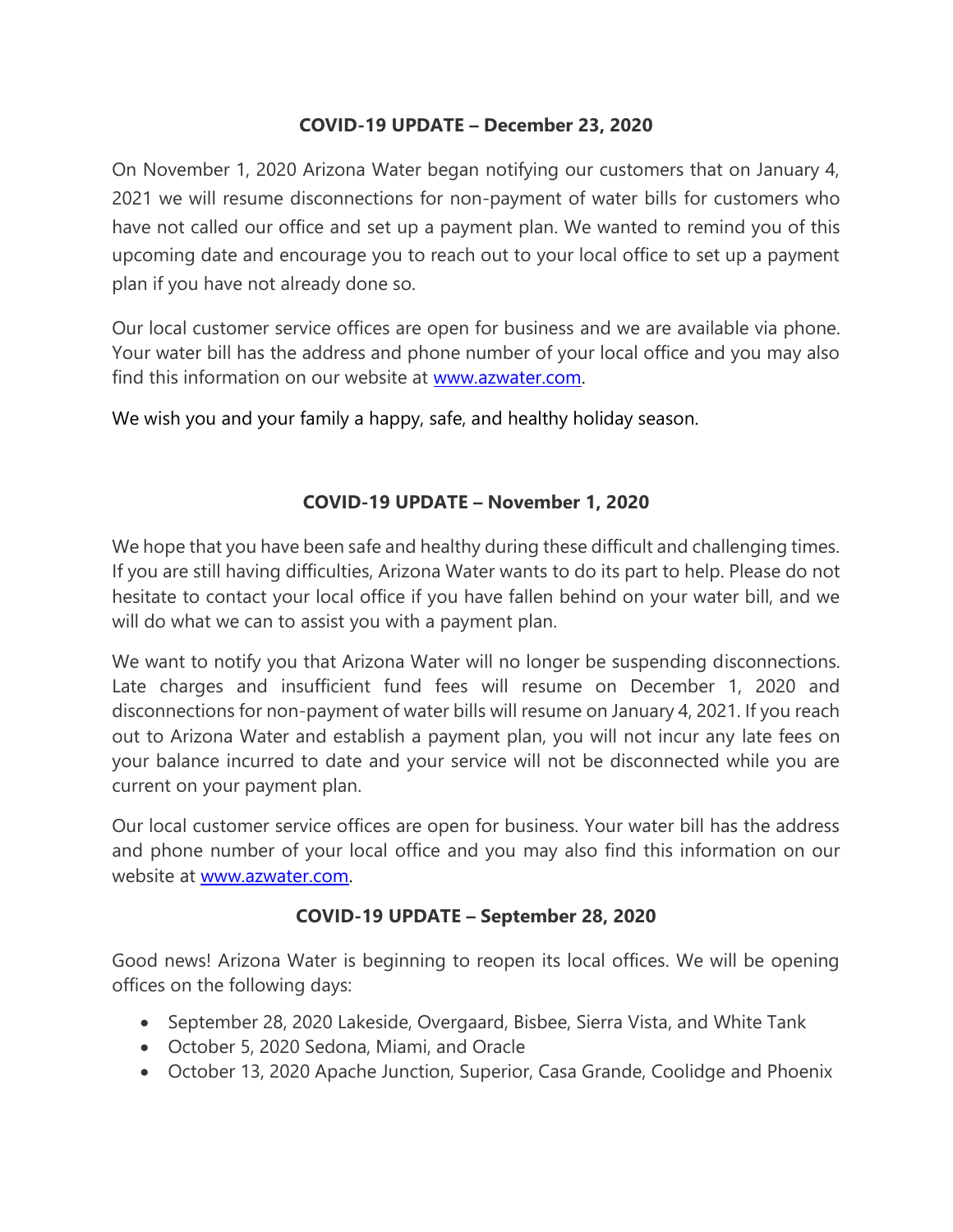Please note that Arizona Water will be implementing new safety protocols when the offices reopen, including:

- limiting the number of customers that can be present in the office at one time;
- markings on the floor to enforce social distancing;
- requiring customers to wear face masks; and
- increased sanitization.

Due to the limited number of customers allowed in our offices at any given time, please make sure you bring water or an umbrella to keep yourself cool while waiting outside. Also, please pay attention to signs located around the offices which will explain the procedures in place.

We encourage you to continue using our payment drop box, online payments via paymentus, enrolling in surepay, and calling our local customer service representatives.

We appreciate your patience while our offices have been closed and look forward to seeing you.

## **COVID-19 UPDATE – July 9, 2020**

On June 12, 2020, Arizona Water announced that we would halt our plans to reopen our offices, but keep the previously opened offices in Lakeside, Overgaard, Bisbee, and Sierra Vista open to customers due to the low number of COVID-19 cases in those areas. In light of the fact that COVID-19 cases continue to rise in Arizona and the Governor's Executive Order 2020-43 signed June 29, 2020, AWC has decided to close its Lakeside, Overgaard, Bisbee, and Sierra Vista offices to the public until at least July 27, 2020 to ensure the health and safety of our employees. We will let you know our plans to reopen the offices as soon as we can.

You may still continue to use our payment drop box, make online payments via Paymentus, enroll in surepay and call our local customer service representatives to help you keep up to date on your bill or answer any questions you have.

Again, we appreciate your patience while our offices are closed and look forward to seeing you soon.

### **COVID-19 UPDATE – June 26, 2020**

Just a friendly heads up to all our customers. As you may have seen, many Arizona cities and counties have mandated the use of masks in public. To help you stay up to date on mask requirements throughout Arizona, please see the following link for more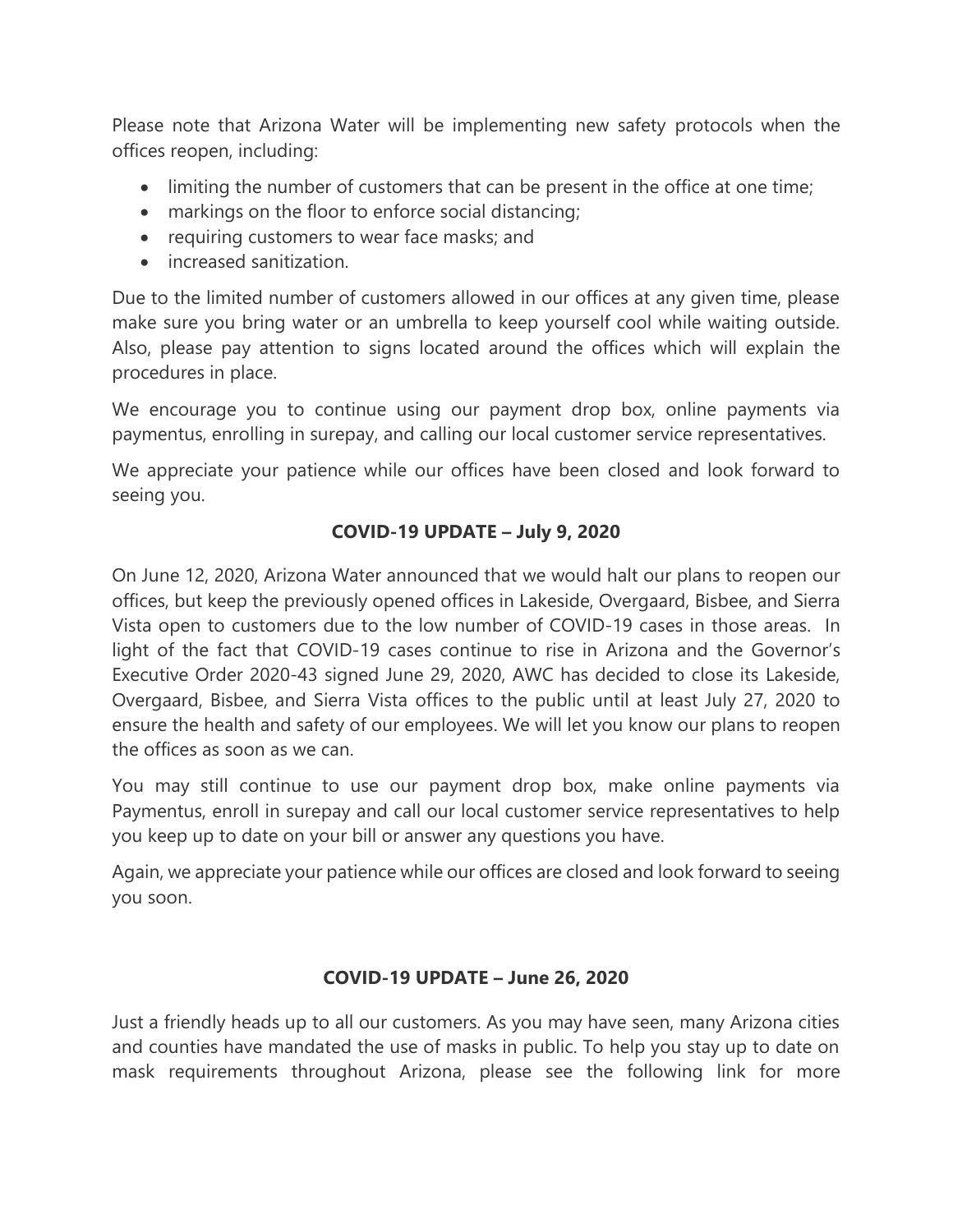information: http://www.leagueaz.org/e/covid 19/. Also, please be sure to wear your mask if you are visiting one of our offices that is currently open.

## **COVID-19 UPDATE – June 12, 2020**

On June 4, 2020, Arizona Water announced a phased in plan to reopen our local offices to our customers, based on the number of COVID-19 cases near each office. On June 8, 2020, per the phased in plan, Arizona Water opened its offices in Lakeside, Overgaard, Bisbee, and Sierra Vista.

Since Arizona Water announced its office reopening plans, cases of COVID-19 in Arizona have continued to rise. Please see the map below which shows this increase in positive COVID-19 tests in Arizona (source: [https://covid19-projections.com/\)](https://covid19-projections.com/).



Upon hearing the news of the increased COVID-19 cases in Arizona, we have made the decision to delay the reopening of the rest of our local offices until further notice, as the safety and health of our employees and customers is of the upmost concern to us. The offices that AWC selected to reopen on June 8th, Lakeside, Overgaard, Bisbee, and Sierra Vista, due to low COVID-19 cases in their area will remain open at this time, as each of these office locations continue to not see large numbers of COVID-19 cases. The safety

#### COVID-19 Dashboard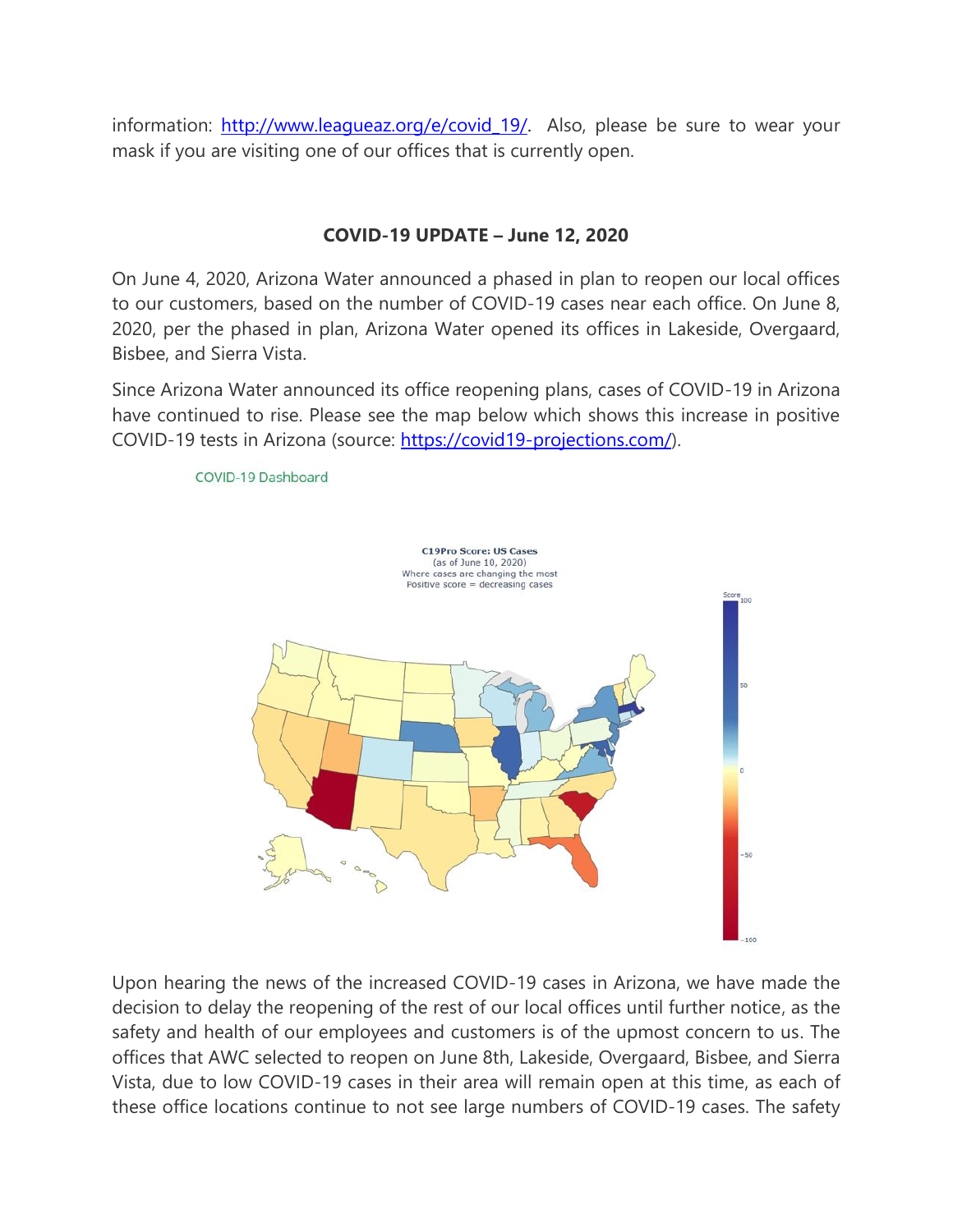protocols outlined in Arizona Water's June 4<sup>th</sup> COVID-19 update remain in effect for these offices.

Arizona Water will continue to monitor the COVID-19 cases near each of our offices and will let you know when we decide to reopen them. As a reminder, you may still continue to use our payment drop box, make online payments via Paymentus, enroll in surepay and call our local customer service representatives to help you keep up to date on your bill.

Again, we appreciate your patience while our offices are closed and look forward to seeing you soon.

# **COVID-19 UPDATE – June 4, 2020**

Good news! Arizona Water is beginning to reopen its local offices. We will be opening offices on the following days:

- June 8, 2020 Lakeside, Overgaard, Bisbee, and Sierra Vista
- June 15, 2020 Sedona, White Tank, Miami, and Oracle
- June 22, 2020 Apache Junction, Superior, Casa Grande, and Coolidge

Please note that Arizona Water will be implementing new safety precautions when the offices reopen, including:

- limiting the number of customers that can be present in the office at one time;
- markings on the floor to enforce social distancing;
- encouraging customers to wear face masks; and
- increased sanitization.

Due to the limited number of customers allowed in our offices at any given time, please make sure you bring water or an umbrella to keep yourself cool while waiting outside. Also, please pay attention to signs located around the offices which will explain the procedures in place.

We encourage you to continue using our payment drop box, online payments via paymentus, enrolling in surepay and calling our local customer service representatives.

We appreciate your patience while our offices have been closed and look forward to seeing you.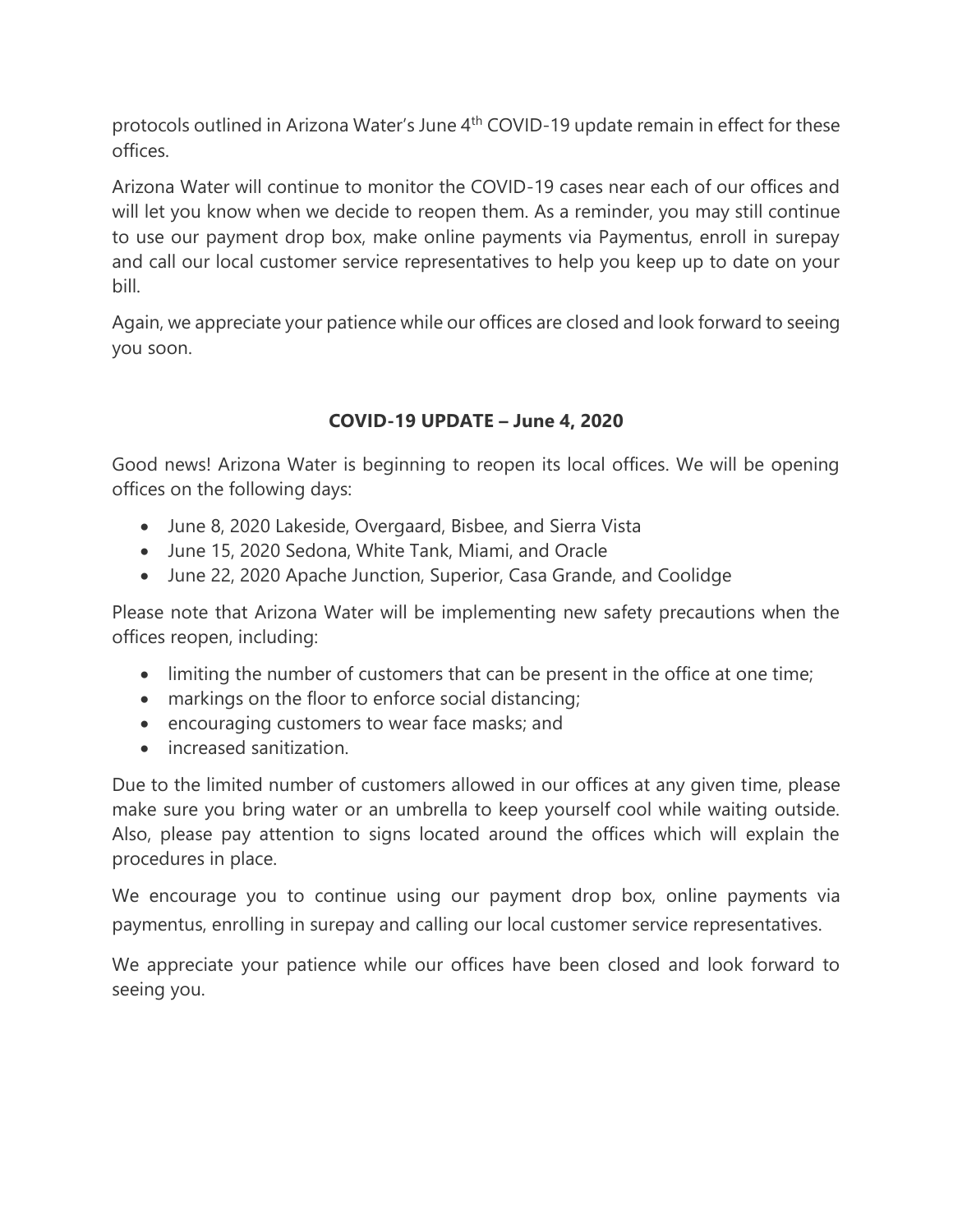## **COVID-19 UPDATE – May 5, 2020**

Arizona Water remains committed to provide safe and reliable water service to our customers during the COVID-19 pandemic. As Governor Ducey and the state of Arizona begins to ease the "Stay at Home, Stay Healthy, Stay Connected" executive order, Arizona Water wants to provide our business customers with important information on reopening. The Center for Disease Control ("CDC") and the American Water Works Association ("AWWA") recommended that any business that has been vacant should flush their internal water system thoroughly. Please see the links below to the CDC and AWWA websites for further information on how you may perform the flushing.

- CDC: [https://www.cdc.gov/coronavirus/2019-ncov/php/building-water](https://www.cdc.gov/coronavirus/2019-ncov/php/building-water-system.html)[system.html](https://www.cdc.gov/coronavirus/2019-ncov/php/building-water-system.html)
- AWWA: https://www.awwa.org/Resources-Tools/Resource-Topics/Coronavirus#It-[10681543-shutoffs-and-return-to-service-guidance](https://www.awwa.org/Resources-Tools/Resource-Topics/Coronavirus#lt-10681543-shutoffs-and-return-to-service-guidance)

## **COVID-19 UPDATE – April 16, 2020**

Arizona Water continues to work diligently to provide safe and reliable water service to our customers. As a reminder, our water remains safe to drink. The Centers for Disease Control and Prevention, the Arizona Department of Health Services, Environmental Protection Agency, and the World Health Organization have determined that there is no evidence that the COVID-19 can be transmitted through drinking water, and the safeguards we already use to protect water quality are effective to protect against viruses.

Also, Arizona Water continues the temporary suspension of disconnections and late fees until further notice. As always, our customer service representatives are standing by to answer any questions you may have. Your local office contact information can be found here: [link.](http://www.azwater.com/contact/contact-directory/)

### **COVID-19 UPDATE - March 31, 2020**

On March 29, 2020, President Donald Trump announced the social distancing requirements will extend through April 30, 2020. On March 30, 2020, Arizona Governor Doug Ducey announced a Stay Home, Stay Safe, and Stay Connected executive order. In light of these two announcements, Arizona Water is continuing its temporary suspension of disconnections and late fees until further notice. If you have any questions during this time, please contact your local office (contact information here: *[link\)](http://www.azwater.com/contact/contact-directory/)*. Arizona Water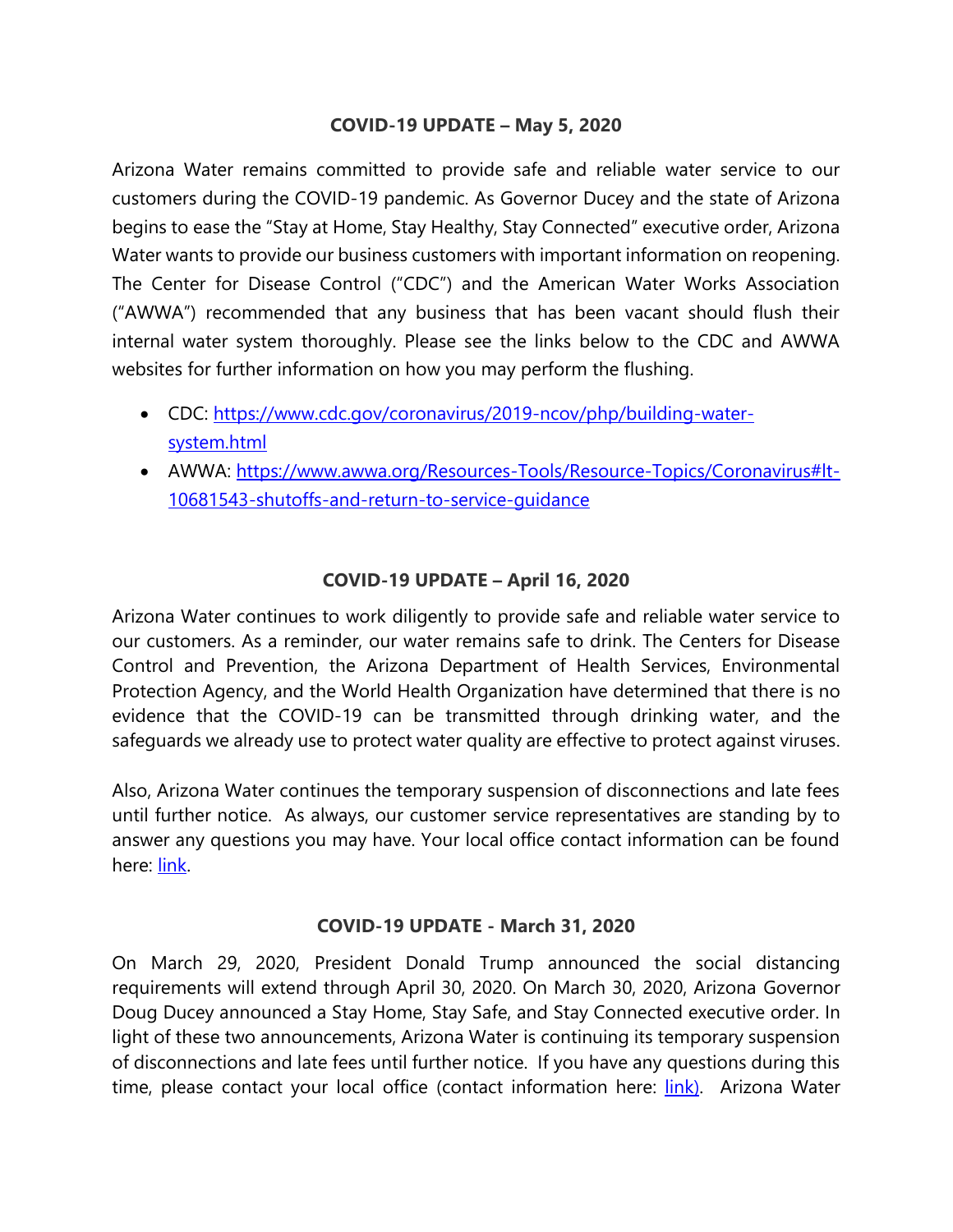employees continue to work diligently to keep the water flowing and we appreciate your patience during this unprecedented time.

## **COVID-19 UPDATE - March 23, 2020**

As of March 23, 2020, Arizona Water is offering financial assistance in the form of a \$10 monthly bill credit to low income and active military customers, including national guard members, in all its water systems.

As federal and state governments mobilize to contain the spread of the virus, Arizona Water understands our most vulnerable customers may need additional financial assistance as the pandemic threatens your economic well-being, either because you are forced to work on the frontline in positions that heighten your exposure to the virus, or because your employment has been temporarily suspended or terminated due to "social distancing" recommendations and requirements.

Arizona Water is proud to be an active member of the communities we serve and view helping our community members weather this crisis as a key part of our public service responsibilities. To sign up for the low income or active military program, please click the following link [\(click here\)](http://www.azwater.com/files/rates/cacr-1.pdf) and fill out the attached form. Once the form is filled out, please send it to your local office. Contact for your local office can be found here: [link.](http://www.azwater.com/contact/contact-directory/)

# **COVID-19 UPDATE - March 17, 2020**

At Arizona Water Company, delivering a safe and reliable supply of water to our customers is our primary goal. As the circumstances surrounding the COVID-19 pandemic evolve, we want to give our customers an update on the actions that Arizona Water is taking across our company to protect the health and safety of our employees and their families, and our customers to help ensure that the communities we serve can continue to rely on the critical water service that we provide.

# • Temporarily suspending service disconnections and late fees for residential customers

To alleviate potential financial concerns that may arise during the COVID-19 public health and safety crisis, Arizona Water Company has suspended service disconnections and late fees for non-payment for our residential customers. This temporary suspension will last through at least April 10, 2020.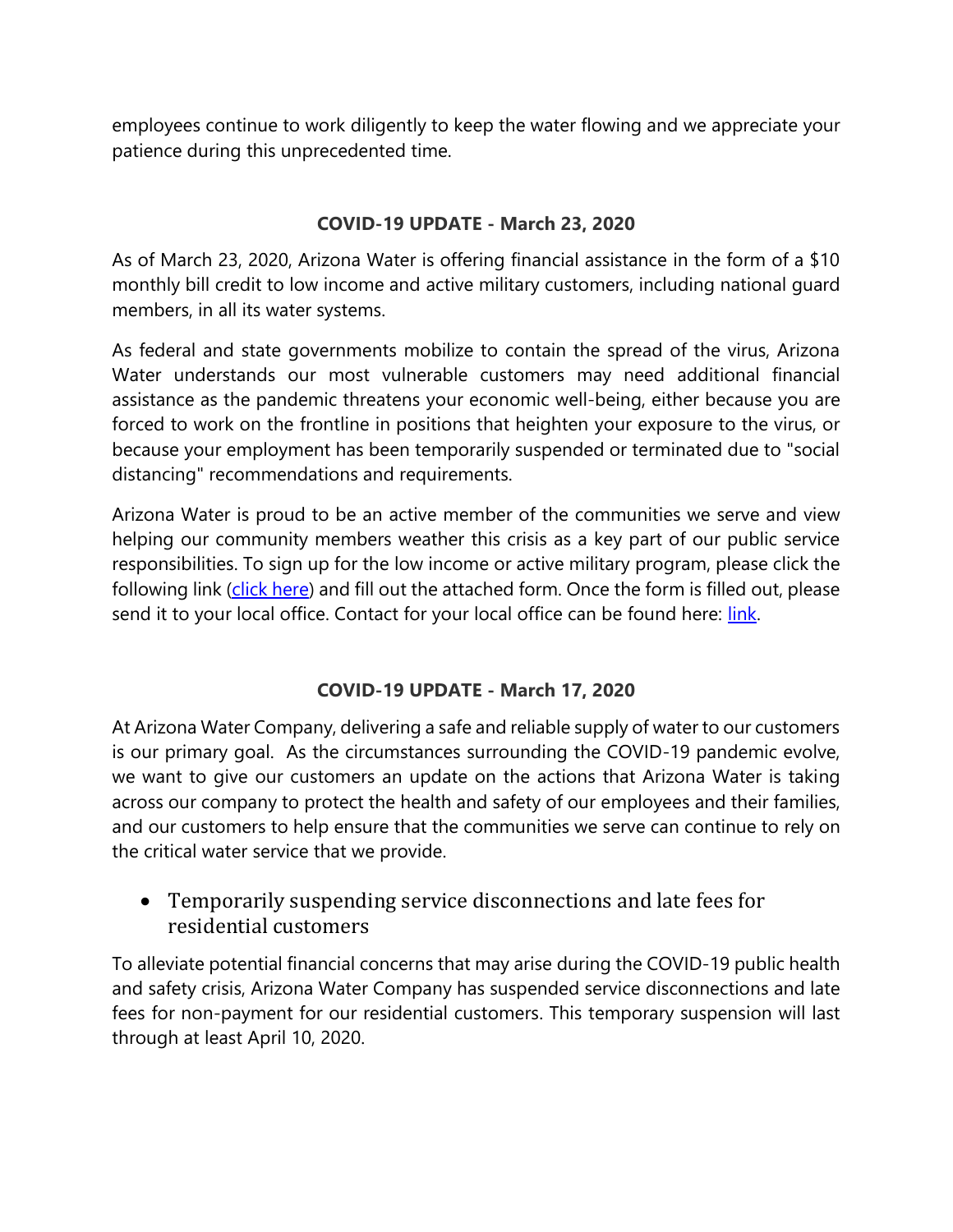We encourage customers who have questions or who may be facing potential hardship to contact our customer service departments by telephone or email. We offer several payment options and can assist customers with payment arrangements if needed.

• Protecting our employees' health and safety

Arizona Water has an Emergency Response Plan in place and is implementing it consistent with the ongoing guidance from the Centers for Disease Control and Prevention (CDC). Pursuant to this Plan, we have provided protective supplies and equipment to our employees and require employees to maintain CDC-recommended personal hygiene practices and as practicable as possible, remain at a safe distance of 6-feet from other individuals, including other employees and customers. We have limited employee travel, restricted in-person meetings, and canceled or postponed group gatherings and events. To prevent the transmission of COVID-19, we are requiring anyone who feels sick or is concerned about potential exposure to the virus to remain home.

We continue to monitor the situation closely and share new information and developments with our employees so that they can work proactively to keep their families and themselves safe and healthy.

• Protecting our customers' health and safety

To protect our customers, we have made the difficult but important decision to temporarily close our local and corporate customer service centers. Customers are encouraged to contact customer service representatives by telephone or email to discuss any questions or concerns they have. Customers may also notice changes in how our employees interact with customers in the field, including maintaining a safe distance of at least 6-feet. We hope you understand that this is for the safety of both our customers and employees.

Although our customer service centers are closed to the public, customers are still able to make payments using the drop boxes located at each of our offices. We also encourage our customers to use the alternative payment methods available on our website, accessible [here.](http://www.azwater.com/customer-care/pay-your-bill/)

If you have any questions, we encourage you to call us at your local customer service center, accessible [here.](http://www.azwater.com/contact/contact-directory/)

• Delivering safe and reliable service